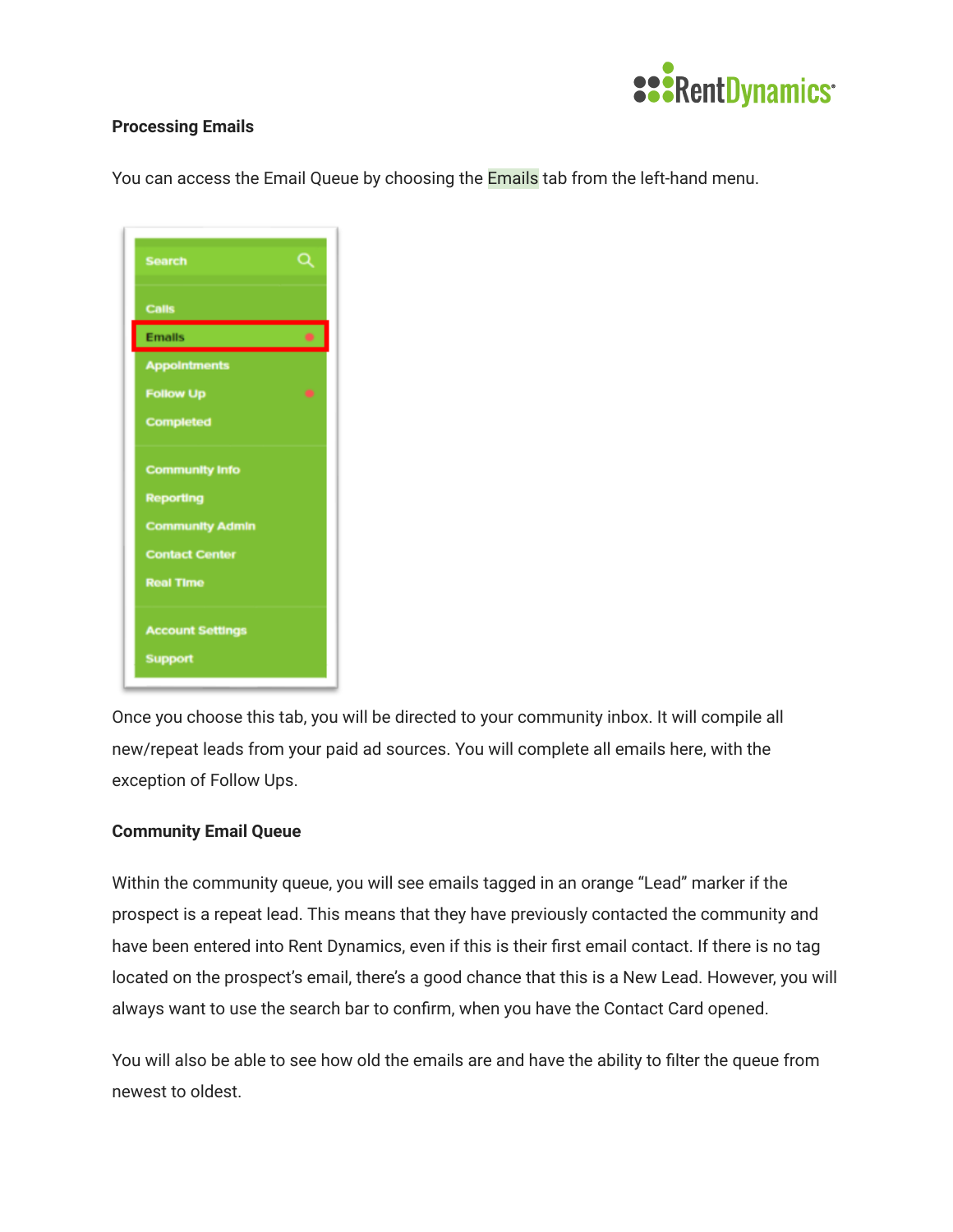## **New Lead Email**

After you select an email you would like to process, a contact card will populate on the right side of the page. The ad source will show in the email that the prospect used.



Best practice would be to review the ad source to see what information the prospect has already provided.

Here we can see which floor plan to prospect is looking for, their move-in date, and their ideal budget. The ad source will also have the prospect's contact information which makes the lead card simple to process.

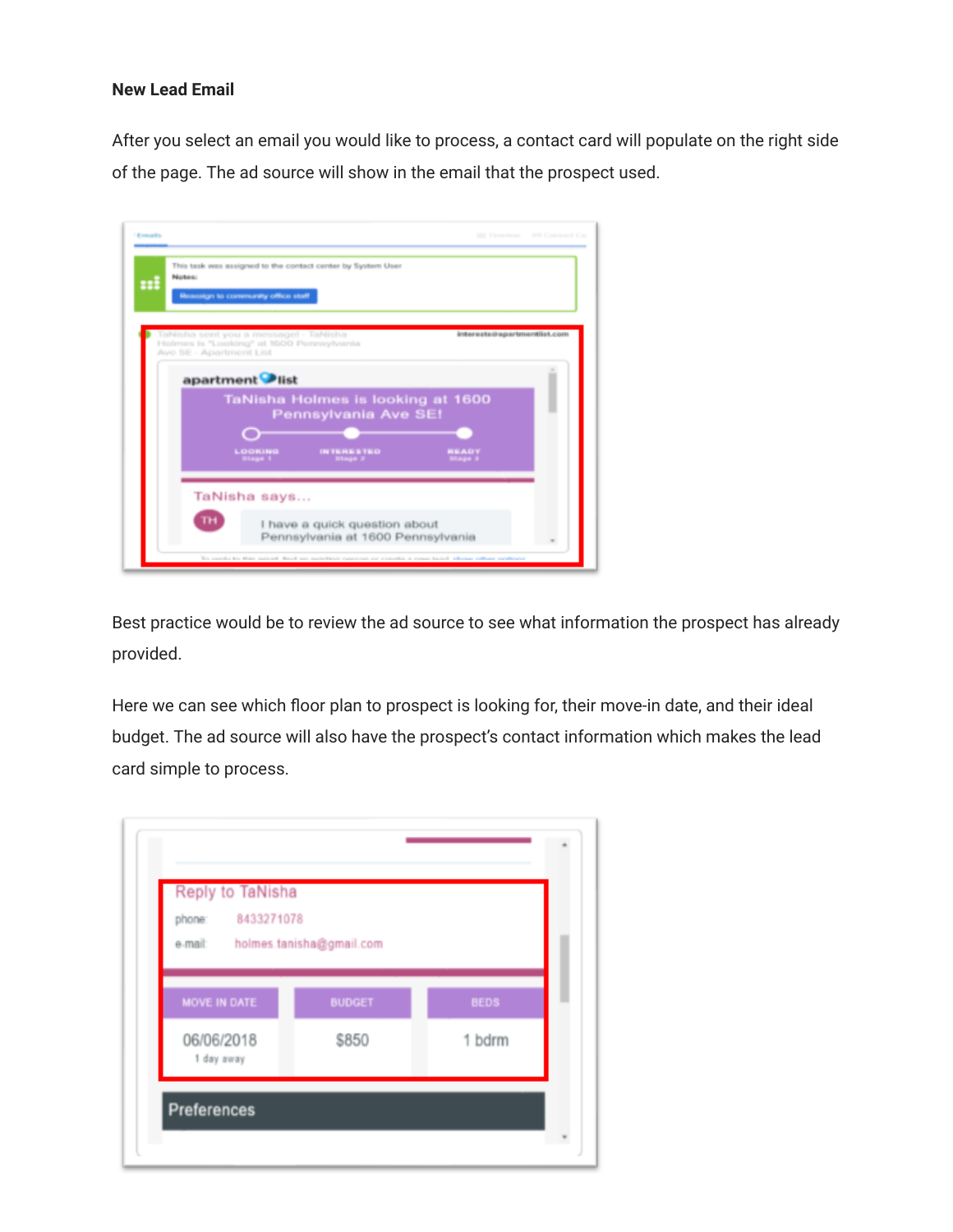Some ad sources also ask a few questions about the prospects wants. In the example below, we can see the amenities they would like, the location they are interested in living, correct income, and rental records.

| <b>Preferences</b> |                                         |
|--------------------|-----------------------------------------|
| Amenities:         | In unit laundry, Laundry connections    |
| Location:          | Charlotte, NC                           |
|                    |                                         |
| Qualifications     |                                         |
| Income:            | May not meet your income<br>requirement |
|                    |                                         |

At the bottom of the Email Lead you will have the search bar. If the prospect has contacted the office with their contact info they will show up as a lead. If not, you will see No Match Found. In this scenario, it would the first contact the prospect as made with your community so we will process the lead card as a new person.

|            | Start                     |                   |
|------------|---------------------------|-------------------|
|            | Find an existing person   |                   |
| 8433271078 |                           | Q Search<br>Clear |
|            | No Match Found            |                   |
|            | Or, is this a new person? |                   |
|            | Lead                      |                   |
|            | show other options        |                   |
|            |                           |                   |

The Lead Card will automatically fill out most of the caller's contact data, pulling it directly from their email. However, sometimes the ad source will not translate all of the Lead Card information. In this example, you see from the original email that the prospect is looking for a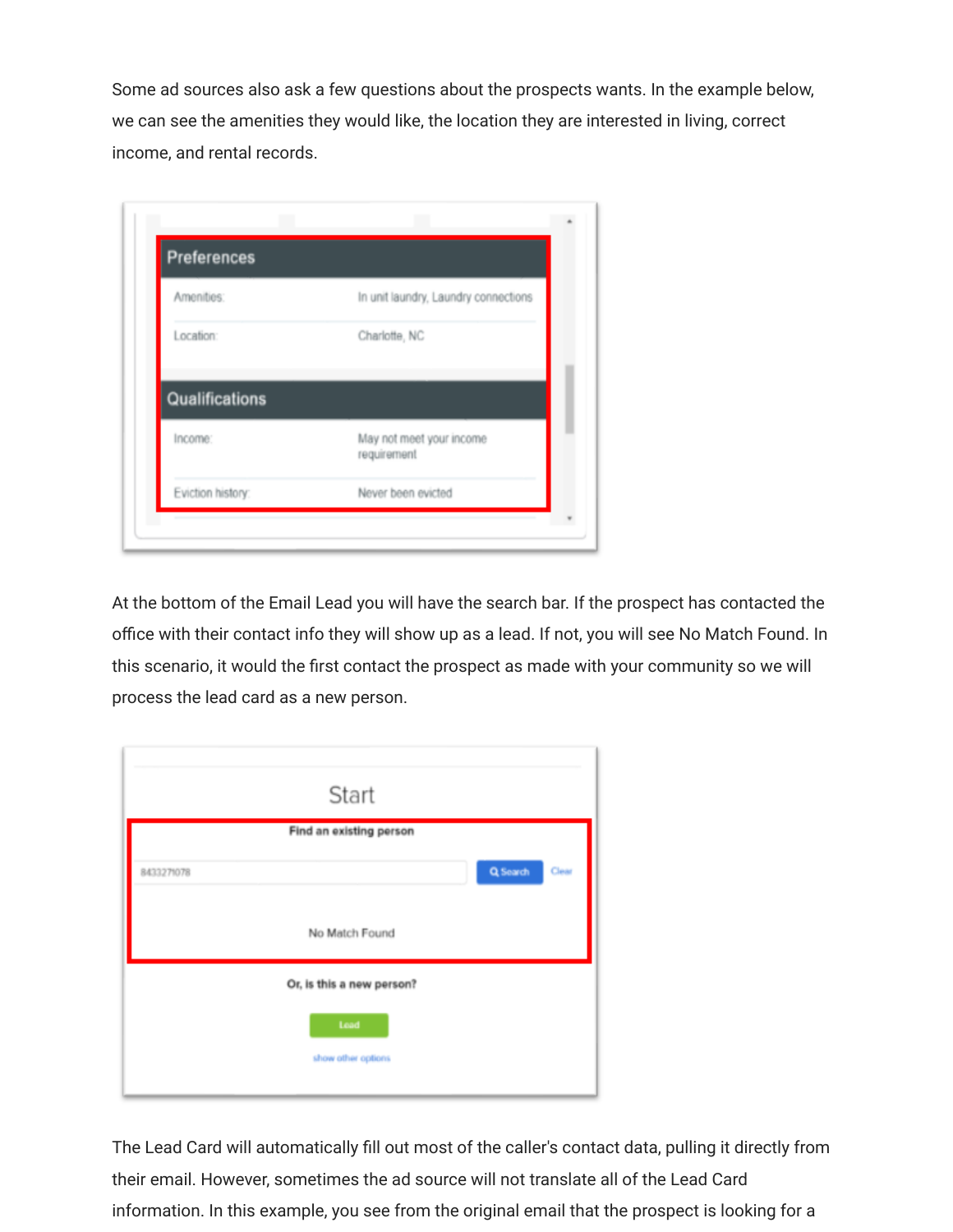one bedroom move in date of June 6th. You will just edit the Lead Card to match the prospect's needs.



You will not have all the information to fully fill out all details for the Lead Card, however it can be updated throughout the interactions. With each email sent, you can ask for specific information from the prospect. Items such as Lease Length, Move Reason, Additional Amenities, Occupant Number, and if the caller is bringing pets.



You will also notice on the bottom of the page that the prospect's contact info is already entered into the Lead Card. You also have the toggle to schedule an appointment for a tour.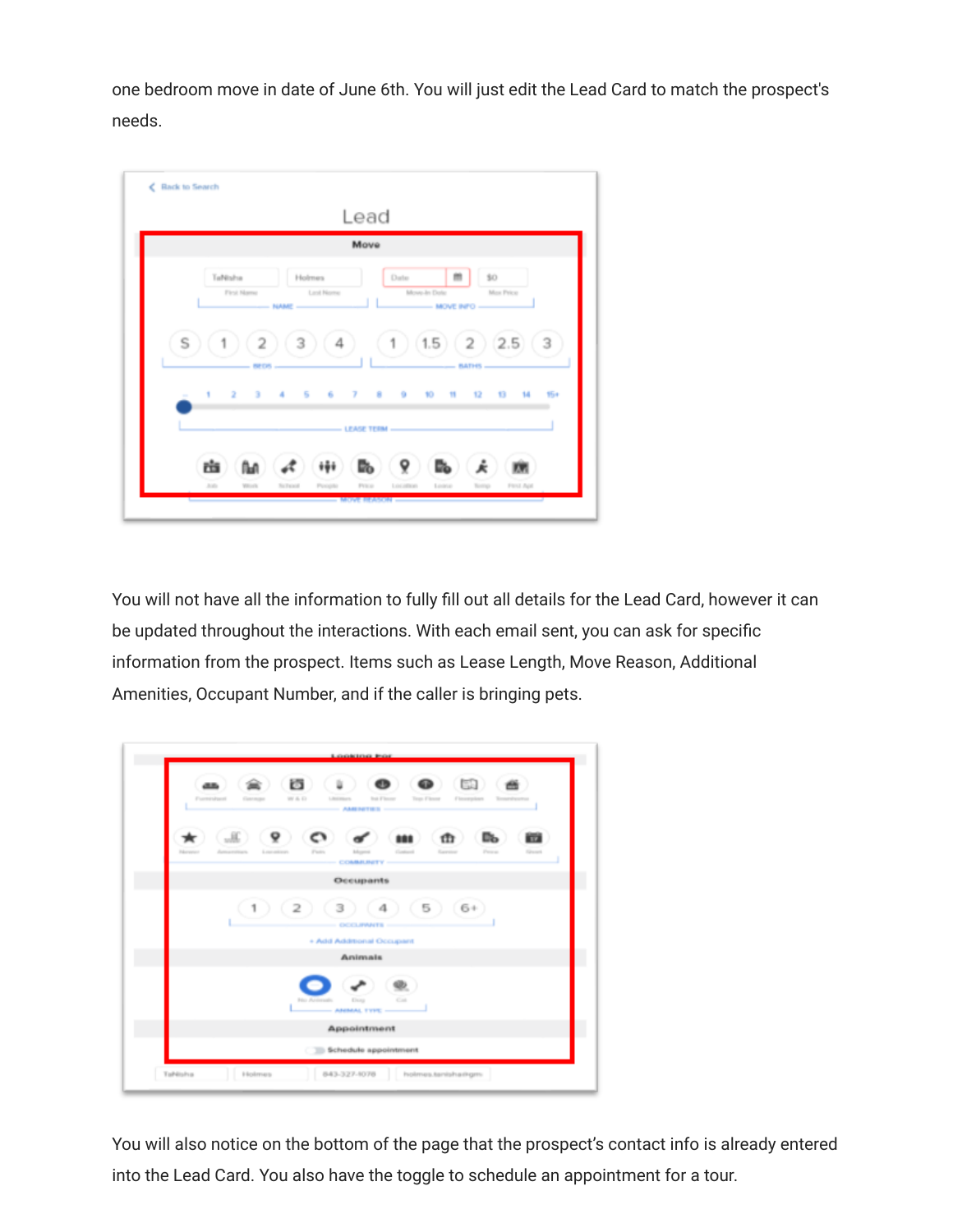You also have the ability to schedule a follow up with the prospect to keep them on your radar as a potential resident.

|             |                          |            |     | + Show Address Fields |                                                     |           |                      |  |
|-------------|--------------------------|------------|-----|-----------------------|-----------------------------------------------------|-----------|----------------------|--|
| B.<br>Price | ☑                        | Learnships | 9.  | Assets                | <b>Just Shopping</b><br>REASON FOR NO APPOINTMENT - | Wait List | <b>FAIR STR</b>      |  |
|             | Brickground              | Crester    | Pot | DINGAMLIPICATIONS     | Over Income Under Income                            |           |                      |  |
|             |                          |            |     | <b>Follow Up</b>      |                                                     |           |                      |  |
| Wed, 6/6    | Next scheduled follow up |            |     |                       |                                                     |           | <b>End follow up</b> |  |

Once you have filled out the Lead Card you will select the Save and Reply blue button in the bottom right of the page.

| Type optional notes here |                                                              |  |  |  |
|--------------------------|--------------------------------------------------------------|--|--|--|
|                          |                                                              |  |  |  |
|                          |                                                              |  |  |  |
|                          | Send this to: Comm   Comm Mgr   Assistant Mgr   Maint   Self |  |  |  |
|                          |                                                              |  |  |  |

This will look like a standard email and you want to confirm the email is correct in the top left Send-To address field. You will notice to the right you can select a Template. These can be created in advance (Community Admin>>Email Templates), to make the reply option quick and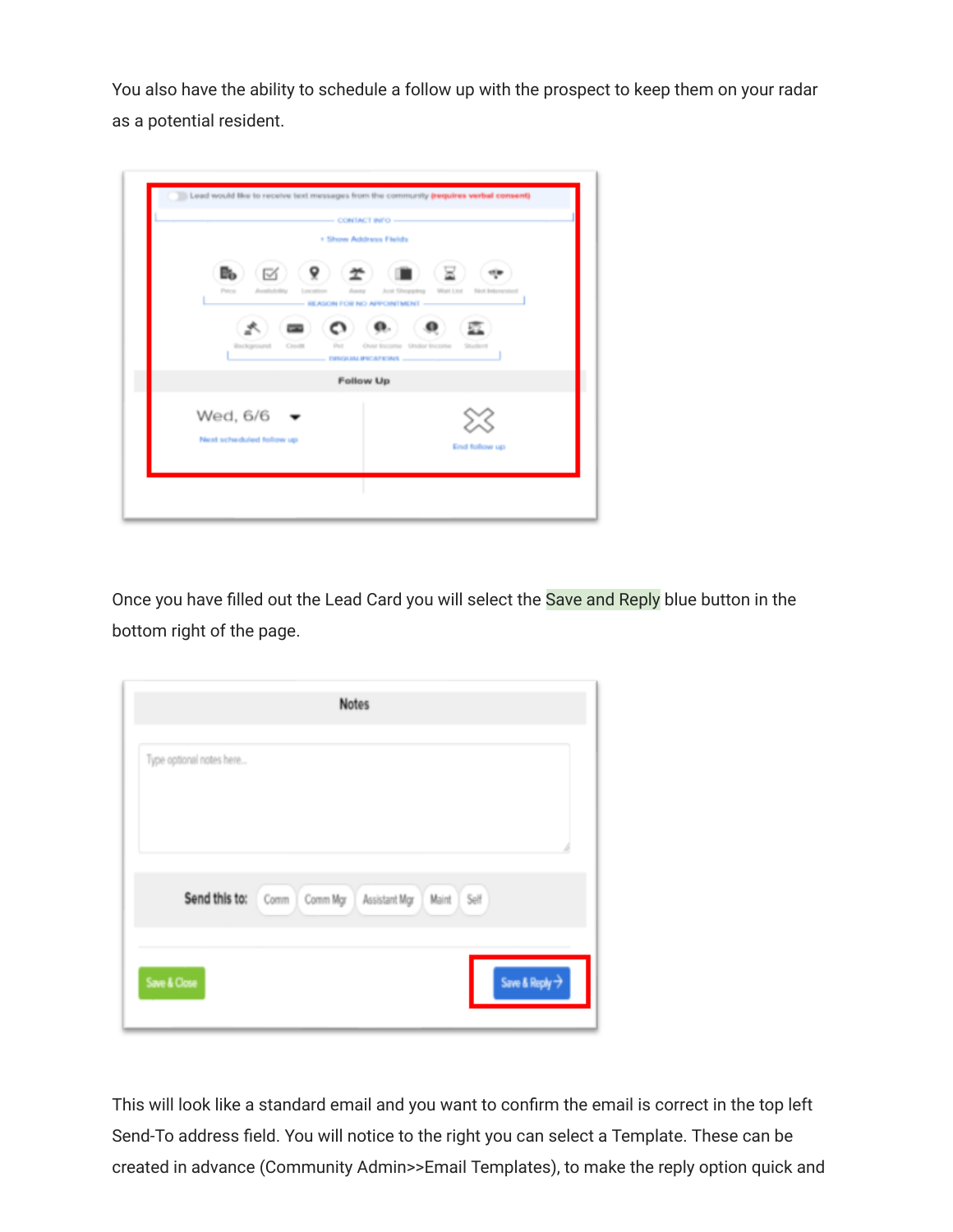personalized. If you do not use the templates you will type your email into the email editor.

| Re: TaNisha sent you a mess                                                                                                                                                                                                                                                                                                                                                                                                                                                         |                |  |  | - Select Template -- |  |
|-------------------------------------------------------------------------------------------------------------------------------------------------------------------------------------------------------------------------------------------------------------------------------------------------------------------------------------------------------------------------------------------------------------------------------------------------------------------------------------|----------------|--|--|----------------------|--|
| $\text{50} \text{ is} \qquad \text{--} \qquad \text{Format} \qquad \text{--} \qquad \text{--} \qquad \text{--} \qquad \text{--} \qquad \text{--} \qquad \text{--} \qquad \text{--} \qquad \text{--} \qquad \text{--} \qquad \text{--} \qquad \text{--} \qquad \text{--} \qquad \text{--} \qquad \text{--} \qquad \text{--} \qquad \text{--} \qquad \text{--} \qquad \text{--} \qquad \text{--} \qquad \text{--} \qquad \text{--} \qquad \text{--} \qquad \text{--} \qquad \text{--$ |                |  |  |                      |  |
|                                                                                                                                                                                                                                                                                                                                                                                                                                                                                     |                |  |  |                      |  |
|                                                                                                                                                                                                                                                                                                                                                                                                                                                                                     |                |  |  |                      |  |
|                                                                                                                                                                                                                                                                                                                                                                                                                                                                                     |                |  |  |                      |  |
|                                                                                                                                                                                                                                                                                                                                                                                                                                                                                     |                |  |  |                      |  |
| O attachments v                                                                                                                                                                                                                                                                                                                                                                                                                                                                     | Add attachment |  |  |                      |  |
|                                                                                                                                                                                                                                                                                                                                                                                                                                                                                     | 8              |  |  |                      |  |
|                                                                                                                                                                                                                                                                                                                                                                                                                                                                                     |                |  |  |                      |  |

In the example below, a Template in the drop down has been selected and edited to match and confirm the prospect's interests. You can see it is straightforward in the response. Before sending the email you will also have the option to Preview the email, which is a great tool if your email includes photos.



Once you press the send button, the email page will complete and you will be redirected to the inbox page to process the next email in the inbox. You can see in the inbox example below, there is only one more email to process.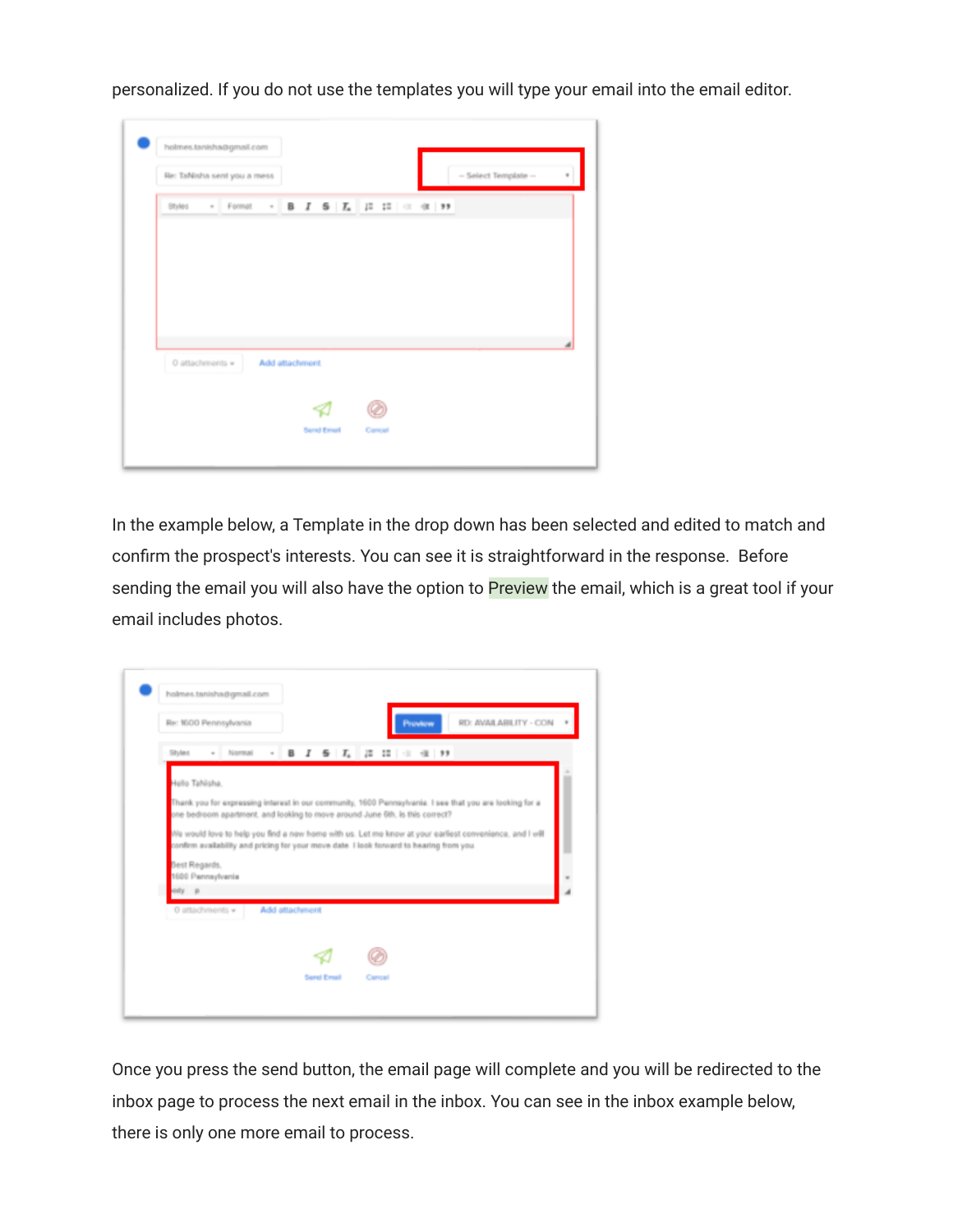

Once you have completed all emails in your community inbox you will see a smiley face for a job well done.

| Community Emails |                  |
|------------------|------------------|
|                  | Emails completed |
|                  |                  |

The inbox will be active and each time your community receives a new email you will see an indicator for the new mail.